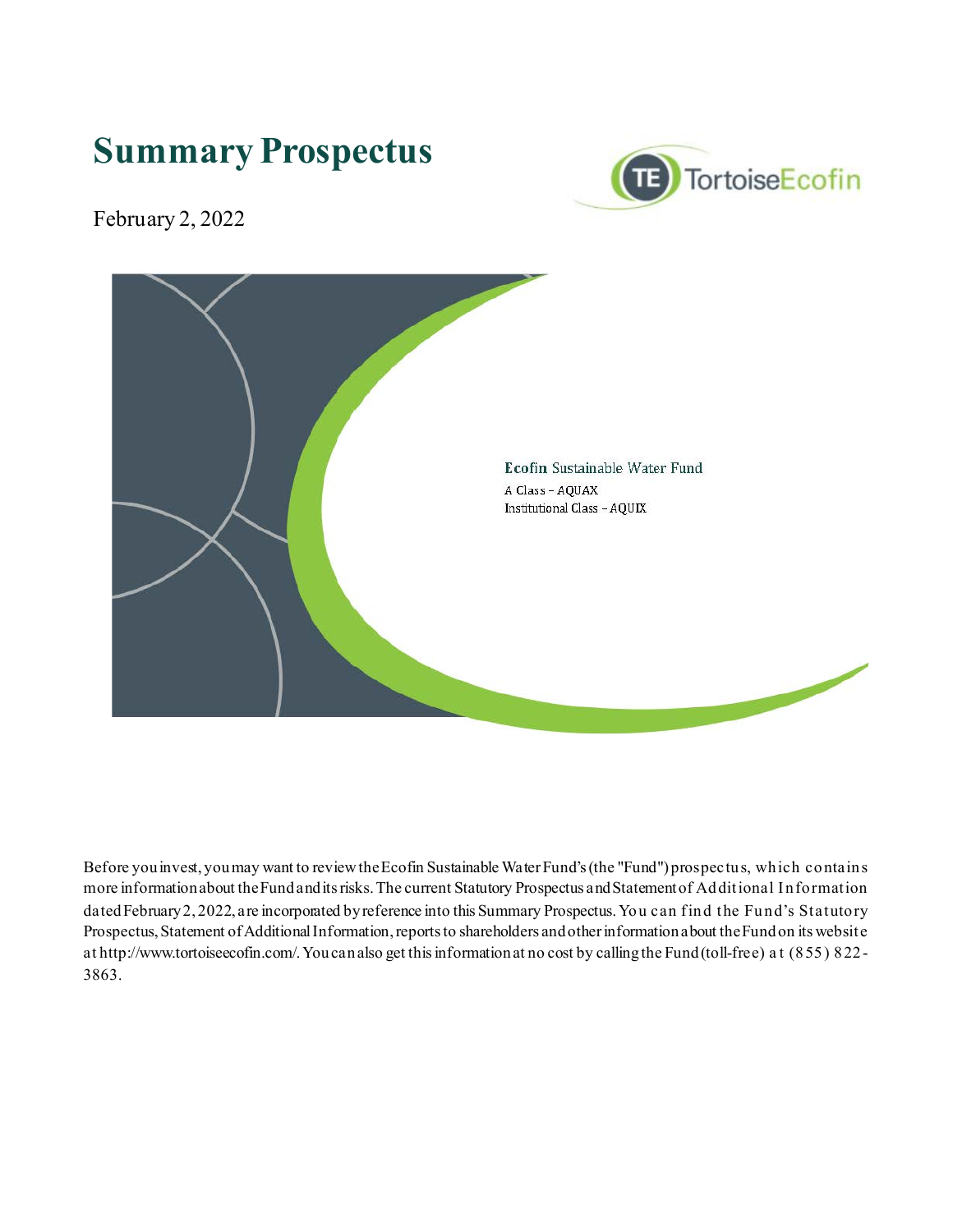### **Ecofin Sustainable Water Fund**

#### **Investment Objective**

The investment objective of the Fund is to generate long-term total return.

#### **Fees and Expenses of the Fund**

This table describes the fees and expenses that you may pay if you buy, hold and sell shares of the Fund. You may be required to pay brokerage commissions on your purchases and sales of Institutional Class shares of the Fund from a financial intermediary, which are not reflected in this table and examples below. You may qualify for sales charge discounts if you and your family invest, or agree to invest in the future, at least \$50,000 in the Fund. Sales loads and waivers may vary by financial intermediary. For more information on specific financial intermediary sales loads and waivers, see Appendix A to the statutory Prospectus. More information about these and other discounts is available from your financial professional and in the "Shareholder Information - Class Descriptions" section of the Fund's Statutory Prospectus on page 43.

#### **Shareholder Fees**

| <i>(fees paid directly from your investment)</i>                                                      | <b>A Class</b>    | <b>Institutional Class</b> |
|-------------------------------------------------------------------------------------------------------|-------------------|----------------------------|
| Maximum Front-End Sales Charge (Load) Imposed on<br>Purchases (as a percentage of the offering price) | 5.50%             | None                       |
| Maximum Deferred Sales Charge (Load)                                                                  |                   |                            |
| (as a percentage of initial investment or the value of the                                            | None <sup>1</sup> | None                       |
| investment at redemption, whichever is lower)                                                         |                   |                            |

## **Annual Fund Operating Expenses**

## *(expenses that you pay each year as a percentage of the*

| $\mathbf{r}$ , and the set of the state of the state of the state $\mathbf{r}$ , and the state of the state of the state of the state of the state of the state of the state of the state of the state of the state of the state of t |                |                            |
|---------------------------------------------------------------------------------------------------------------------------------------------------------------------------------------------------------------------------------------|----------------|----------------------------|
| value of your investment)                                                                                                                                                                                                             | <b>A Class</b> | <b>Institutional Class</b> |
| Management Fees                                                                                                                                                                                                                       | 0.80%          | 0.80%                      |
| Distribution and Service (Rule 12b-1) Fees                                                                                                                                                                                            | 0.25%          | None                       |
| Other Expenses <sup>2</sup>                                                                                                                                                                                                           | $0.94\%$       | $0.94\%$                   |
| <b>Total Annual Fund Operating Expenses</b>                                                                                                                                                                                           | 1.99%          | 1.74%                      |
| Less: Expense Reimbursement <sup>3</sup>                                                                                                                                                                                              | $(0.79)\%$     | $(0.79)\%$                 |
| Total Annual Fund Operating Expenses After<br><b>Expenses Reimbursement</b>                                                                                                                                                           | 1.20%          | 0.95%                      |

<sup>1</sup> No sales charge is payable at the time of purchase on investments of \$1 million or more, although the Fund may impose a Contingent Deferred Sales Charge ("CDSC") of 1.00% on certain redemptions. If imposed, the CDSC applies to redemptions made within 12 months of purchase and will be assessed on an amount equal to the lesser of the initial value of the shares redeemed and the value of shares redeemed at the time of redemption.

<sup>2</sup> Other Expenses are based on estimated amounts for the current fiscal year.

<sup>3</sup> Tortoise Capital Advisors, L.L.C., also doing business as TCA Advisors (the "Adviser" or "TCA Advisors") has contractually agreed to reimburse the Fund for its operating expenses, in order to ensure that Total Annual Fund Operating Expenses (excluding Rule 12b-1 fees, front-end or contingent deferred loads, taxes, leverage/borrowing interest, interest expense, brokerage commissions, acquired fund fees and expenses, expenses incurred in connection with any merger or reorganization, or extraordinary expenses) do not exceed 0.95% of the average daily net assets of the Fund. Expenses reimbursed by the Adviser may be recouped by the Adviser for a period of 36 months following the month during which such reimbursement was made if such recoupment can be achieved without exceeding the expense limit in effect at the time the expense reimbursement occurred and at the time of the recoupment. The Operating Expenses Limitation Agreement will be in effect and cannot be terminated through at least February 2, 2023.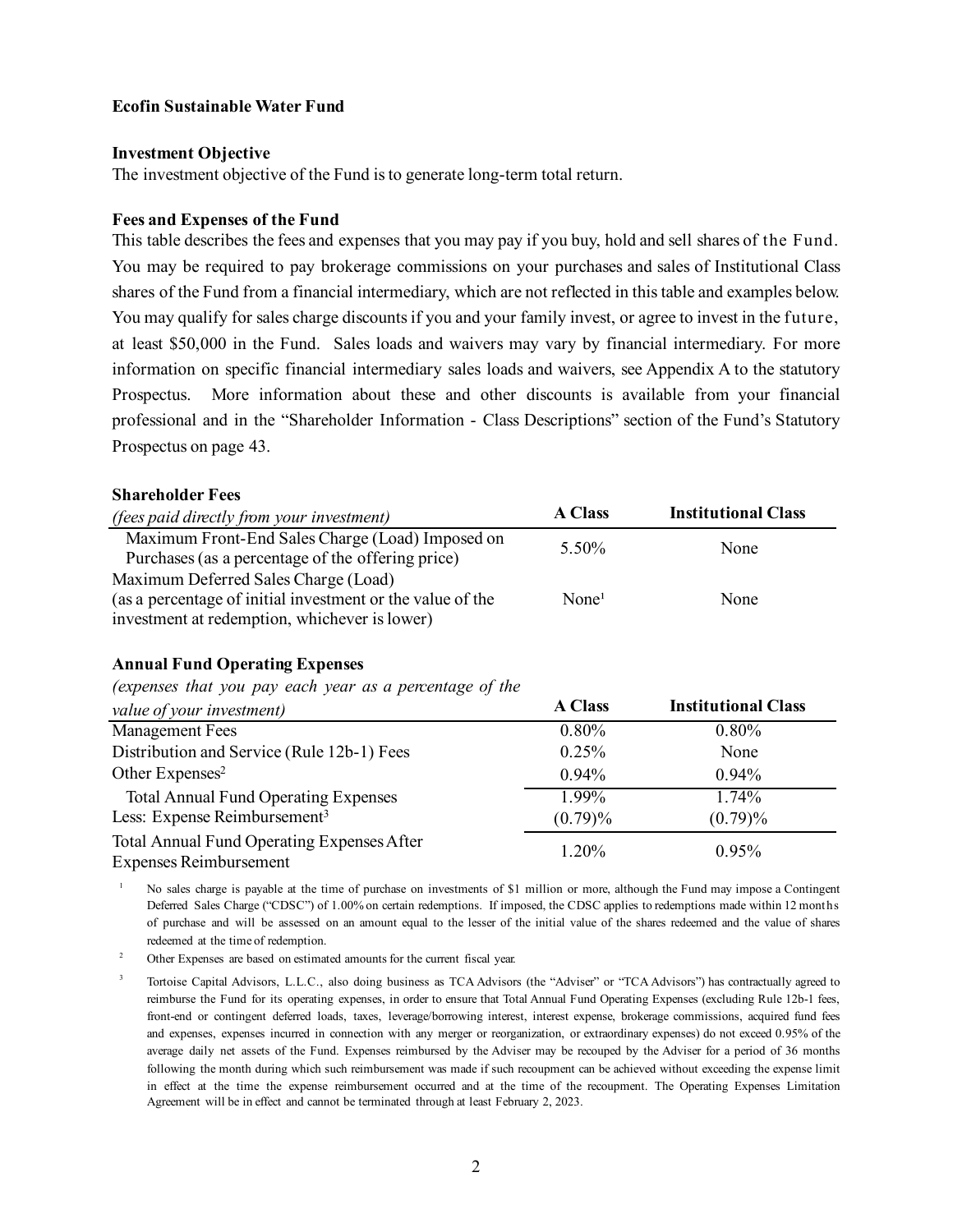## **Example**

This Example is intended to help you compare the costs of investing in the Fund with the cost of investing in other mutual funds. The Example assumes that you invest \$10,000 in the Fund for the time periods indicated and then redeem all of your shares at the end of those periods. The Example also assumes that your investment has a 5% return each year and that the Fund's operating expenses remain the same. The fee waiver/expense reimbursement arrangement discussed in the table above is reflected only in the first year of the periods shown in the Example. You may be required to pay brokerage commissions on your purchases and sales of Institutional Class shares of the Fund from a financial intermediary, which are not reflected in the example. Although your actual costs may be higher or lower, based on these assumptions, your costs would be:

|                            | <b>One Year</b> | <b>Three Years</b> |
|----------------------------|-----------------|--------------------|
| <b>A</b> Class             | \$666           | \$1,068            |
| <b>Institutional Class</b> | \$97            | \$471              |

## **Portfolio Turnover**

The Fund pays transaction costs, such as commissions, when it buys and sells securities (or "turns over" its portfolio). A higher portfolio turnover rate may indicate higher transaction costs and may result in higher taxes when Fund shares are held in a taxable account. These costs, which are not reflected in the annual fund operating expenses or in the Example, affect the Fund's performance.

# **Principal Investment Strategies**

Under normal circumstances, the Fund will invest primarily in equity securities of companies that design, build, own and operate water and water-related environmental infrastructure, as well as companies that provide the technology, equipment, and services to transport, treat and test water and advance waterrelated environmental protection and remediation. Ecofin Advisors, LLC, the investment sub-adviser to the Fund (the "Sub-Adviser" or "Ecofin"), believes these companies are essential in connecting water supply with areas of demand, solving water scarcity and quality issues to improve health, human safety and environment.

The Fund will invest at least 80% of its total assets in equity securities of global water and water-related environmental infrastructure and technology companies, which consist of companies deriving at least 50% of their revenues or profit from or devoting at least 50% of their assets to activities related to improving water infrastructure, water technology and process innovations, and environment, such as environmental engineering and consulting, environmental protection and remediation, and advancement of biodiversity. Such companies may include, but are not limited to, those that devote significant resources to water infrastructure to improve access, reliability, and resiliency, developing technology and process innovations to enhance supply and/or reduce demand by augmenting efficiency, improving water quality, and enabling water reuse and desalination, and offering environmental services to reinforce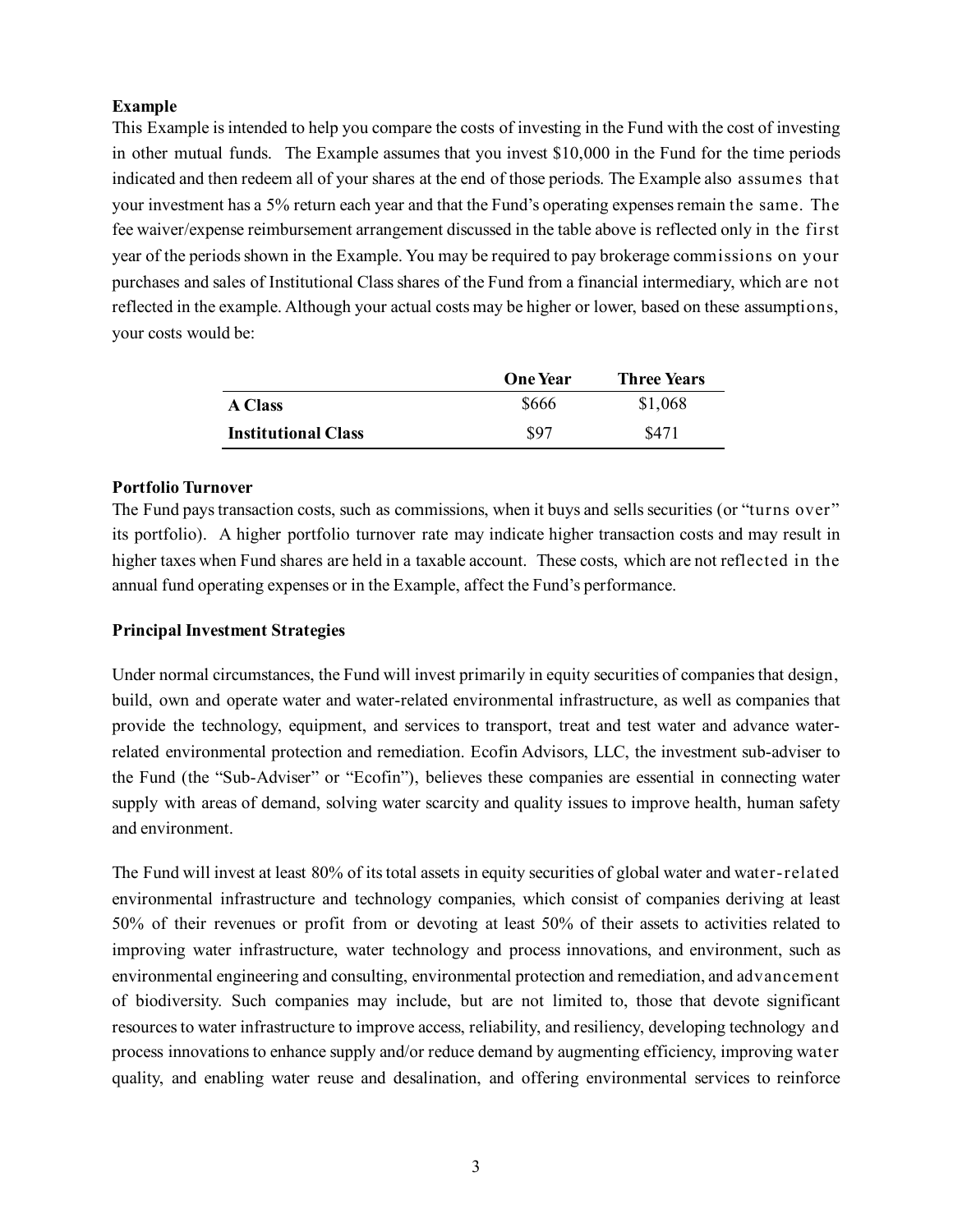environmental and biodiversity health, conservation, and remediation ("Sustainable Water Universe," and the companies therein being "Sustainable Water Companies").

The Fund will be invested in a range of both developed and non-developed markets. The Fund considers non-developed market countries to be those countries defined as such by the MSCI Market Classification Framework.

The Sustainable Water Universe is a global investment universe that includes companies mainly based in North America, Europe and Asia, but also includes companies in other regions to a lesser extent.

The Fund's investments in foreign securities may also include American Depository Receipts ("ADRs") and investments in non-developed market securities. The Sustainable Water Universe includes a broad range of companies, ranging from small market capitalization companies to large market capitalization companies. The Fund may invest in companies of all market capitalizations. The Fund will concentrate in the Sustainable Water Companies Industry, which is a group of industries consisting of companies deriving at least 50% of their revenues or profit from or devoting at least 50% of their assets to activities related to improving water infrastructure, water technology and process innovations, environment, such as environmental engineering and consulting, environmental protection and remediation, and advancement of biodiversity.

The Fund may invest up to 15% of its total assets in debt securities, including but not limited to debt securities issued or guaranteed by the U.S. government or government-related entities. The Fund may invest in such securities without regard to maturity, duration or investment grade limits.

The Sub-Adviser will seek to utilize a combined investment approach, assessing fundamental drivers alongside thematic, macroeconomic and regulatory factors. The Sub-Adviser will target portfolio weightings that emphasize those investments that the Sub-Adviser believes would benefit from long-term structural trends related to solving water scarcity and quality issues to improve health, human safety, and the environment. The Sub-Adviser utilizes a three-pronged research approach to construct the Fund's portfolio, which assesses (1) qualitative factors, such as a company's asset quality, management, stability of cash flows and environmental, social, governance ("ESG") factors; (2) quantitative factors, such as growth prospects and liquidity position, and; (3) relative value through the analysis of valuation models and equity market indicators. These weightings can change over time, relative to changes in fundamental outlook, corporate strategy, share prices, regulatory changes or other factors such as, but not limited to, balance sheet and liquidity considerations, ESG risk considerations, project success or jurisdictional policy issues.

The Sub-Adviser incorporates ESG research into its investment process in an effort to provide better riskadjusted returns to investors. For example, the Sub-Adviser uses in-house ESG research undertaken by the portfolio managers and ratings provided through a third-party data provider to assist in determining weightings across the entirety of the portfolio. ESG risk considerations may include, but are not limited to: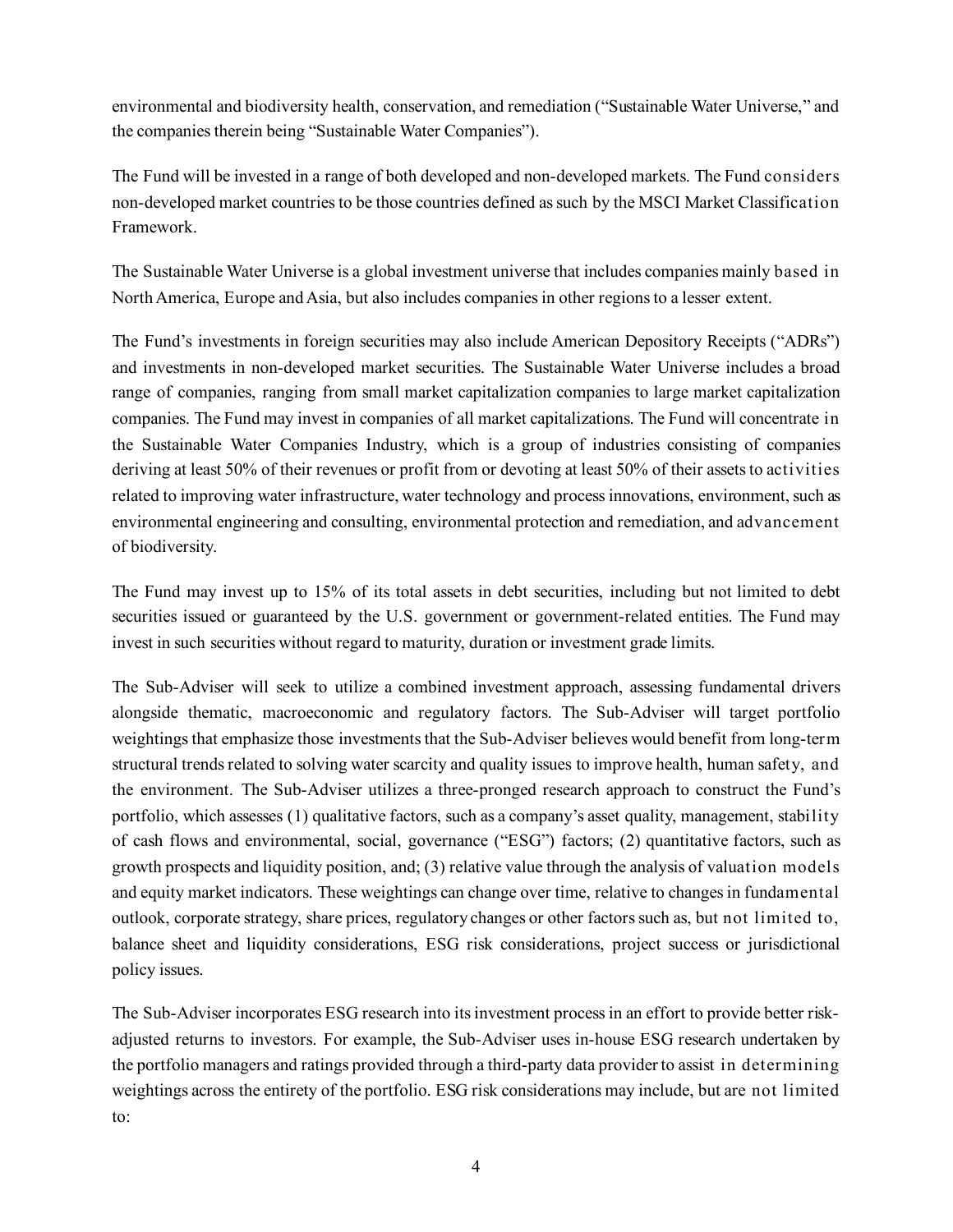- *Environmental:* (1) Scrutiny on carbon footprint and disclosure (and other greenhouse gas emissions); (2) Company's time horizon for carbon neutrality; (3) Water use and land use; (4) Emission and waste reduction programs; (5) Research and development, innovation and thought leadership for sustainability; (6) Capital expenditures, maintenance and capital integrity; (7) Risks linked to stranded assets; (8) Climate change-related physical risks on assets (fire, weather, droughts, etc.).
- *Social:* (1) Impact on communities; (2) Customer satisfaction; (3) Commitment to safety standards; (4) Diversity in board, management and employees; (5) Employee engagement; (6) Commitment to fair and safe labor practice.
- *Governance:* (1) Protection of minority shareholders; (2) Conflicts of interest; (3) Insider ownership; (4) Management compensation; (5) Financial and strategic transparency; (6) Board independence; (7) Engagement with management and proxy voting.

The investment team may also seek to actively engage with portfolio companies to drive continuous business improvement in their ESG & sustainability practices and metrics, including but not limited to direct dialogue with senior leadership, active proxy voting and coordination with other owners. Decisions to engage with portfolio companies generally arise from opportunities to influence decisions when action (or inaction) would impact a company's ESG rating. Decisions relating to proxies, corporate actions and events are made on a case-by-case basis.

## **Principal Investment Risks**

As with any mutual fund, there are risks to investing. An investment in the Fund is not a deposit of a bank and is not insured or guaranteed by the Federal Deposit Insurance Corporation ("FDIC") or any other governmental agency. Remember, in addition to possibly not achieving your investment goals, you could lose all or a portion of your investment in the Fund over short or even long periods of time. The principal risks of investing in the Fund are:

*General Market Risk.* The Fund is subject to all of the business risks and uncertainties associated with any mutual fund, including the risk that it will not achieve its investment objective and that the value of an investment in its securities could decline substantially and cause you to lose some or all of your investment. The Fund's net asset value ("NAV") and investment return will fluctuate based upon changes in the value of its portfolio securities. Certain securities in the Fund's portfolio may be worth less than the price originally paid for them, or less than they were worth at an earlier time.

*Water Industry Risk.* The water industry can be significantly affected by economic trends or other conditions or developments, such as the availability of water, the level of rainfall and occurrence of other climatic events, changes in water consumption, new technologies relating to the supply of water, and water conservation. The industry can also be significantly affected by environmental considerations, taxation, government regulation (including the increased cost of compliance), inflation, increases in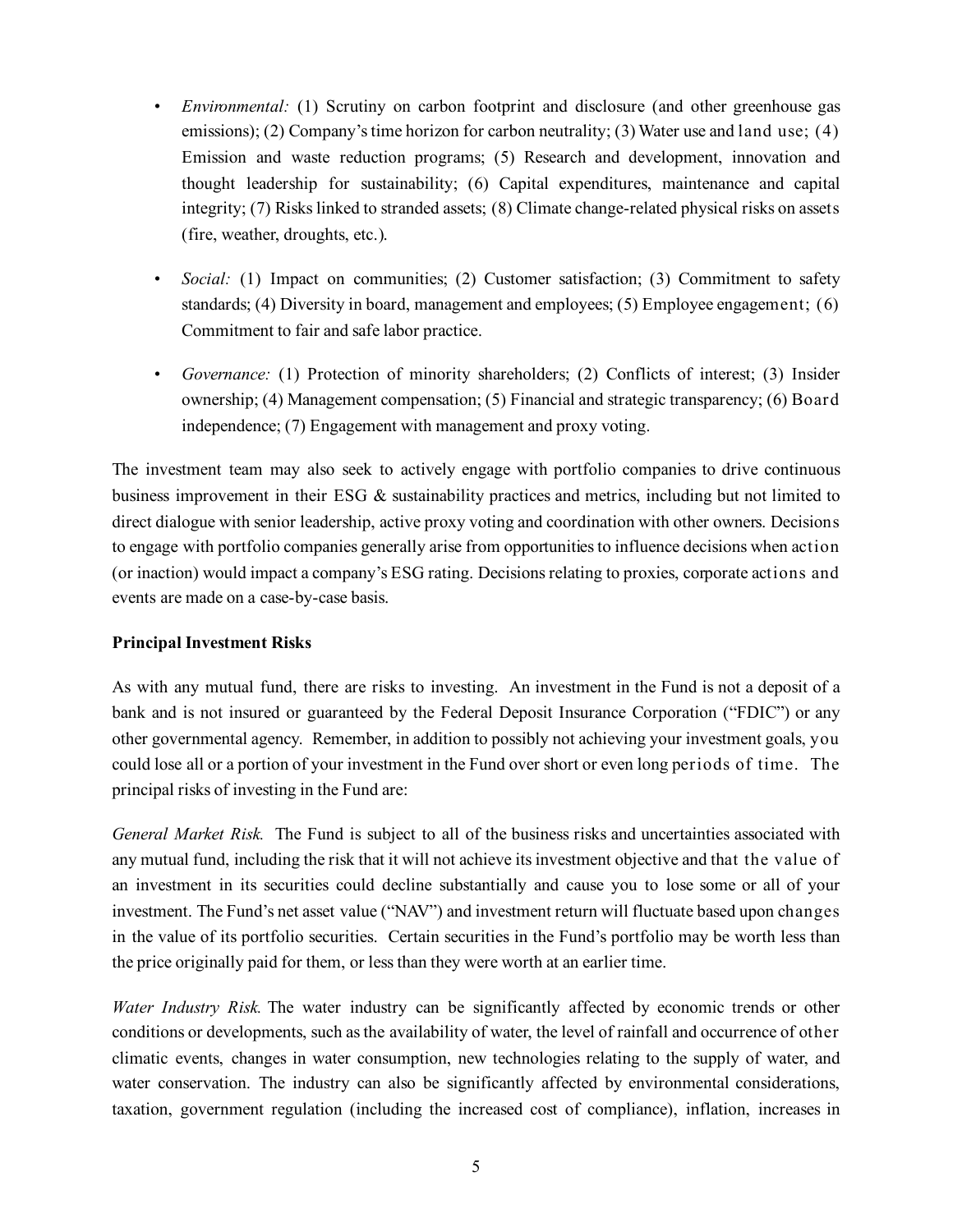interest rates, price and supply fluctuations, increases in the cost of raw materials and other operating costs, technological advances, and competition from new market entrants.

*ESG Risk.* Applying ESG criteria to the investment process may exclude securities of certain issuers for non-investment reasons and therefore the Fund may forgo some market opportunities available to funds that do not use ESG criteria. Information used by the Sub-Adviser to evaluate the ESG rating of the Fund's portfolio or any individual security may not be readily available, complete or accurate, and may vary across providers and issuers, as ESG is not a uniformly defined characteristic.

*Adviser and Sub-Adviser Risk.* The Fund may not meet its investment objective or may underperform the market or other mutual funds with similar strategies if the Adviser and Sub-Adviser cannot successfully implement the Fund's investment strategies.

*Concentration Risk.* Because the Fund's assets will be concentrated in the Sustainable Water Companies Industry, the Fund is subject to loss due to adverse occurrences that may affect those industries. The Fund's focus in the Sustainable Water Companies Industry presents more risk than if it were broadly diversified over numerous industries and sectors of the economy. An inherent risk associated with any investment focus is that the Fund may be adversely affected if a small number of its investments perform poorly.

*Equity Securities Risk.* Equity securities are susceptible to general stock market fluctuations and to volatile increases and decreases in value. The equity securities held by the Fund may experience sudden, unpredictable drops in value or long periods of decline in value. This may occur because of factors that affect securities markets generally or factors affecting specific industries, sectors, geographic markets, the equity securities of Sustainable Water Companies in particular, or a particular company in which the Fund invests.

*Large Cap Company Risk.* The Fund's investments in larger, more established companies are subject to the risk that larger companies are sometimes unable to attain the high growth rates of successful, smaller companies, especially during extended periods of economic expansion. Larger, more established companies may be unable to respond quickly to new competitive challenges such as changes in consumer tastes or innovative smaller competitors potentially resulting in lower markets for their common stock.

*Mid Cap and Small Cap Companies Risk.* The mid cap and small cap companies may not have the management experience, financial resources, product or business diversification and competitive strengths of large cap companies. Therefore, these securities may have more price volatility and be less liquid than the securities of larger, more established companies.

*Foreign Securities Risk.* Investments in securities of foreign companies involve risks not ordinarily associated with investments in securities and instruments of U.S. issuers, including risks relating to political, social and economic developments abroad, differences between U.S. and foreign regulatory and accounting requirements, tax risks, and market practices, as well as fluctuations in foreign currencies.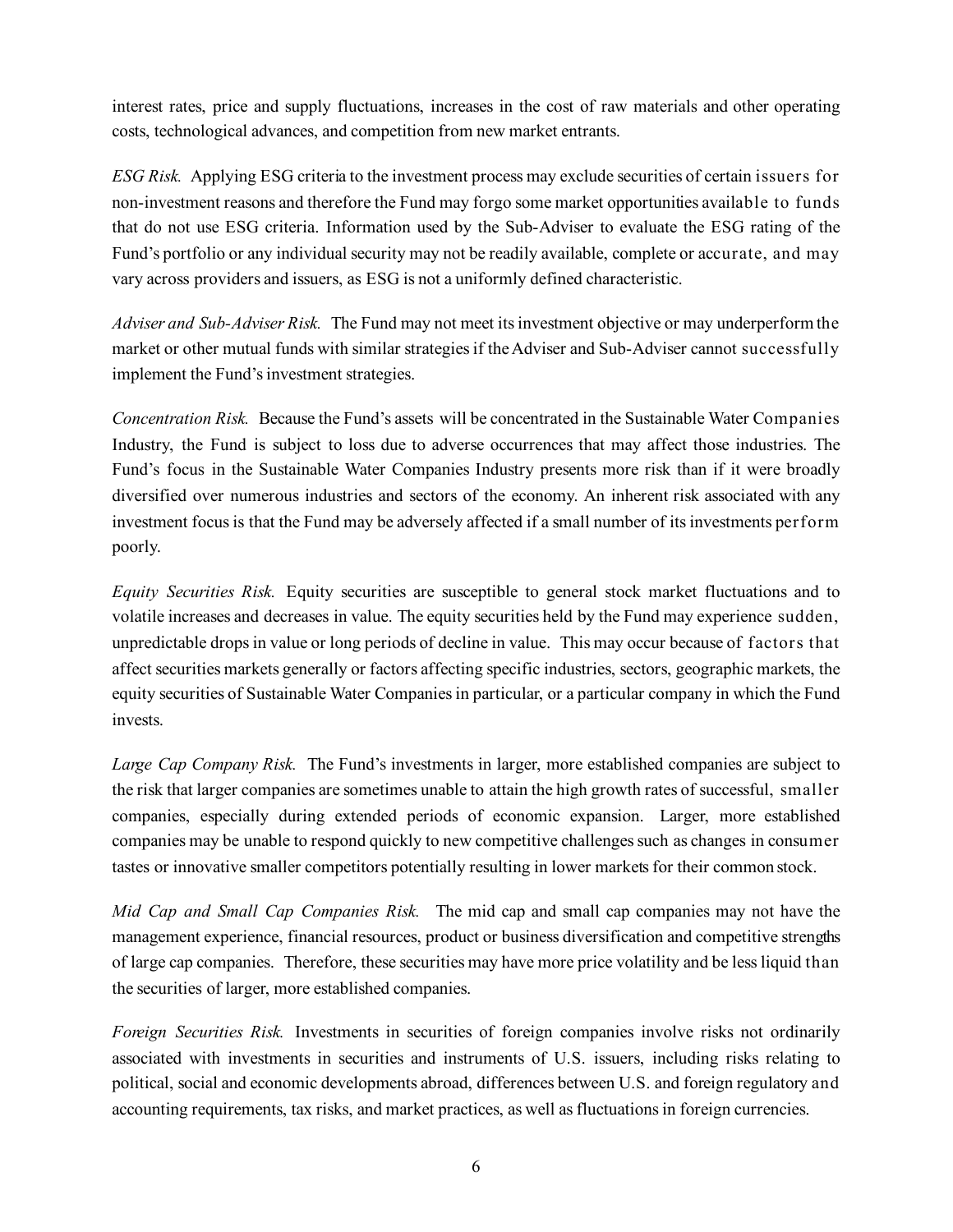*Preferred Stock Risk.* A preferred stock is a blend of the characteristics of a bond and common stock. It may offer a higher yield than common stock and has priority over common stock in equity ownership, but it does not have the seniority of a bond and, unlike common stock, its participation in the issuer's growth may be limited. Although the dividend on a preferred stock may be set at a fixed annual rate, in some circumstances it may be changed or passed by the issuer. Preferred stock generally does not confer voting rights.

*Convertible Securities Risk.* Convertible securities are hybrid securities that have characteristics of both bonds and common stocks and are therefore subject to both debt security risks and equity risk. Convertible securities are subject to equity risk especially when their conversion value is greater than the interest and principal value of the bond. The prices of equity securities may rise or fall because of economic or political changes and may decline over short or extended periods of time.

*U.S. Government Obligations Risk.* While U.S. Treasury obligations are backed by the "full faith and credit" of the U.S. Government, such securities are nonetheless subject to credit risk (i.e., the risk that the U.S. Government may be, or be perceived to be, unable or unwilling to honor its financial obligations, such as making payments). Securities issued or guaranteed by federal agencies or authorities and U.S. Government-sponsored instrumentalities or enterprises may or may not be backed by the full faith and credit of the U.S. Government.

*New Technology Risk.* New technologies used in the water and environmental sectors have a shorter commercial experience versus traditional equipment and technology. Also, technology advancements in the water sector may create disruptive competitive threats to both incumbent technologies and competing solutions.

*Non-Diversified Fund Risk.* Because the Fund is "non-diversified" and may invest a greater percentage of its assets in the securities of a single issuer, a decline in the value of an investment in a single issuer could cause the Fund's overall value to decline to a greater degree than if the Fund held a more diversified portfolio.

*Non-Developed Markets Risk.* Non-developed market countries are in the initial stages of industrialization and generally have low per capita income. In addition to the risks of foreign investing generally, investments in emerging market countries have additional and heightened risks due to less stable legal, political, and business frameworks to support securities markets. These risks include smaller securities markets with low or nonexistent trading volume and greater illiquidity and price volatility; more restrictive national policies on foreign investment; less transparent and established taxation policies; higher rates and volatility of inflation; increased volatility in currency exchange rates; and more delays in settling portfolio transactions. Because of these risk factors, the Fund's investments in non-developed market countries are subject to greater price volatility and illiquidity than investments in developed foreign markets.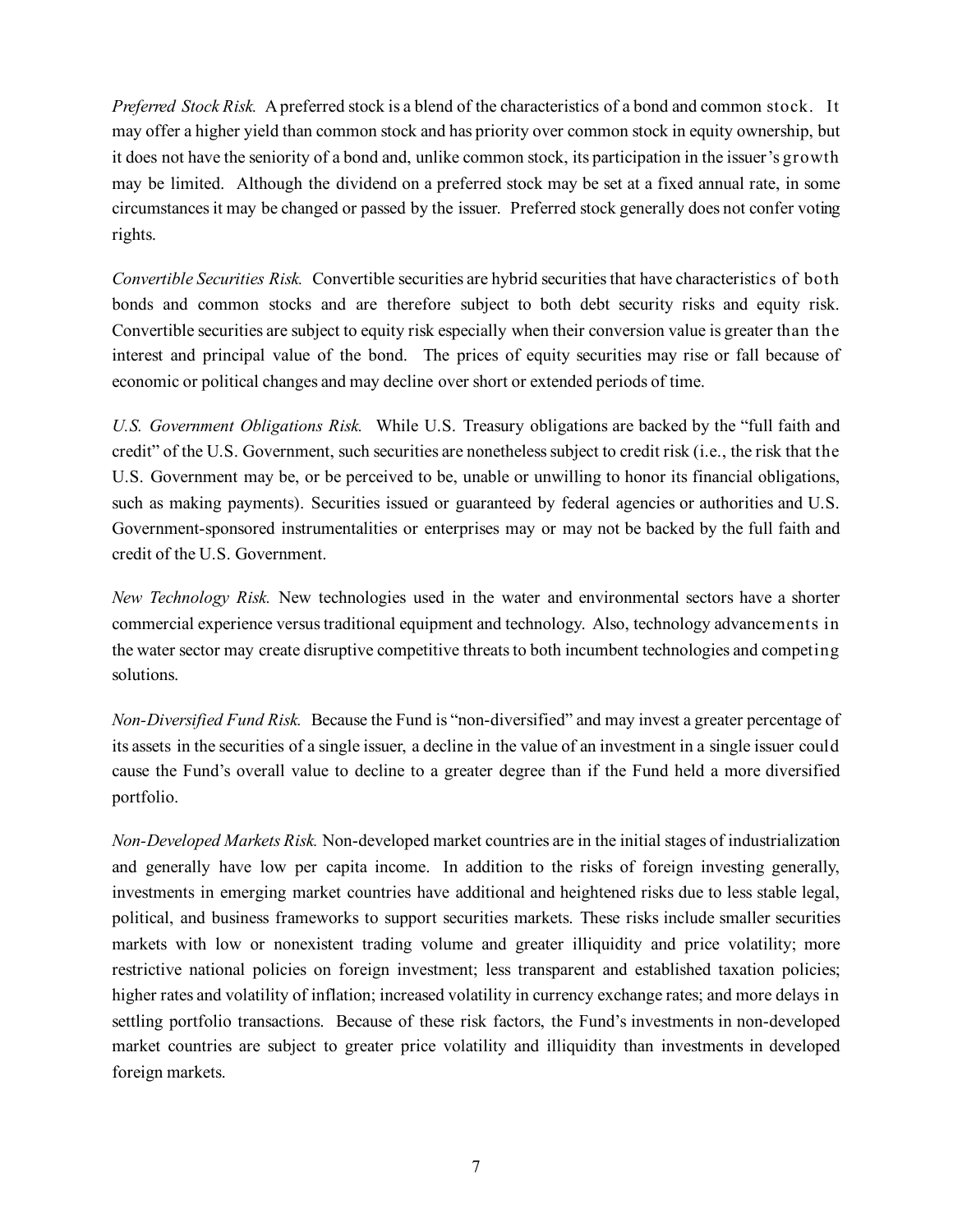*Investment Company and RIC Compliance Risk.* The Fund may be subject to increased expenses and reduced performance as a result of its investments in other investment companies. When investing in other investment companies, the Fund bears its pro rata share of the other investment company's fees and expenses including the duplication of advisory and other fees and expenses. If for any taxable year the Fund fails to qualify as a RIC, the Fund's taxable income will be subject to federal income tax at regular corporate rates. The resulting increase to the Fund's expenses will reduce its performance and its income available for distribution to shareholders.

*Rights and Warrants Risk.* The price, performance and liquidity of warrants and rights to purchase equity securities are typically linked to the underlying stock. These instruments have many characteristics of convertible securities and, similarly, will react to variations in the general market for equity securities. Rights are similar to warrants, but normally have a short duration and are distributed directly by the issuer to its shareholders. Rights and warrants have no voting rights, receive no dividends and have no rights with respect to the assets of the issuer.

*Cybersecurity Risk.* Investment advisers, including the Adviser and Sub-Adviser, must rely in part on digital and network technologies (collectively "cyber networks") to conduct their businesses. Such cyber networks might in some circumstances be at risk of cyber attacks that could potentially seek unauthorized access to digital systems for purposes such as misappropriating sensitive information, corrupting data, or causing operational disruption.

*Epidemic Risk.* Widespread disease, including pandemics and epidemics have been and can be highly disruptive to economies and markets, adversely impacting individual companies, sectors, industries, markets, currencies, interest and inflation rates, credit ratings, investor sentiment, and other factors affecting the value of the Fund's investments. Given the increasing interdependence among global economies and markets, conditions in one country, market, or region are increasingly likely to adversely affect markets, issuers, and/or foreign exchange rates in other countries, including the U.S. These disruptions could prevent the Fund from executing advantageous investment decisions in a timely manner and negatively impact the Fund's ability to achieve its investment objectives. Any such event(s) could have a significant adverse impact on the value and risk profile of the Fund.

*Futures Contracts Risk.* The price of a futures contract may change rapidly in response to changes in the markets and the general economic environment. Futures investments may result in investment exposures that are greater than their cost would suggest, meaning that a small investment in futures could have a large potential effect on the performance of the Fund. Generally, the purchase of a futures contract will increase the Fund's exposure to the volatility of the underlying asset while the value of a futures contract that is sold will perform inversely to the underlying asset. The successful use of futures by the Fund will be subject to the Adviser's ability to predict correctly movements in the direction of relevant markets, as well as interest rates, currency exchange rates and other economic factors.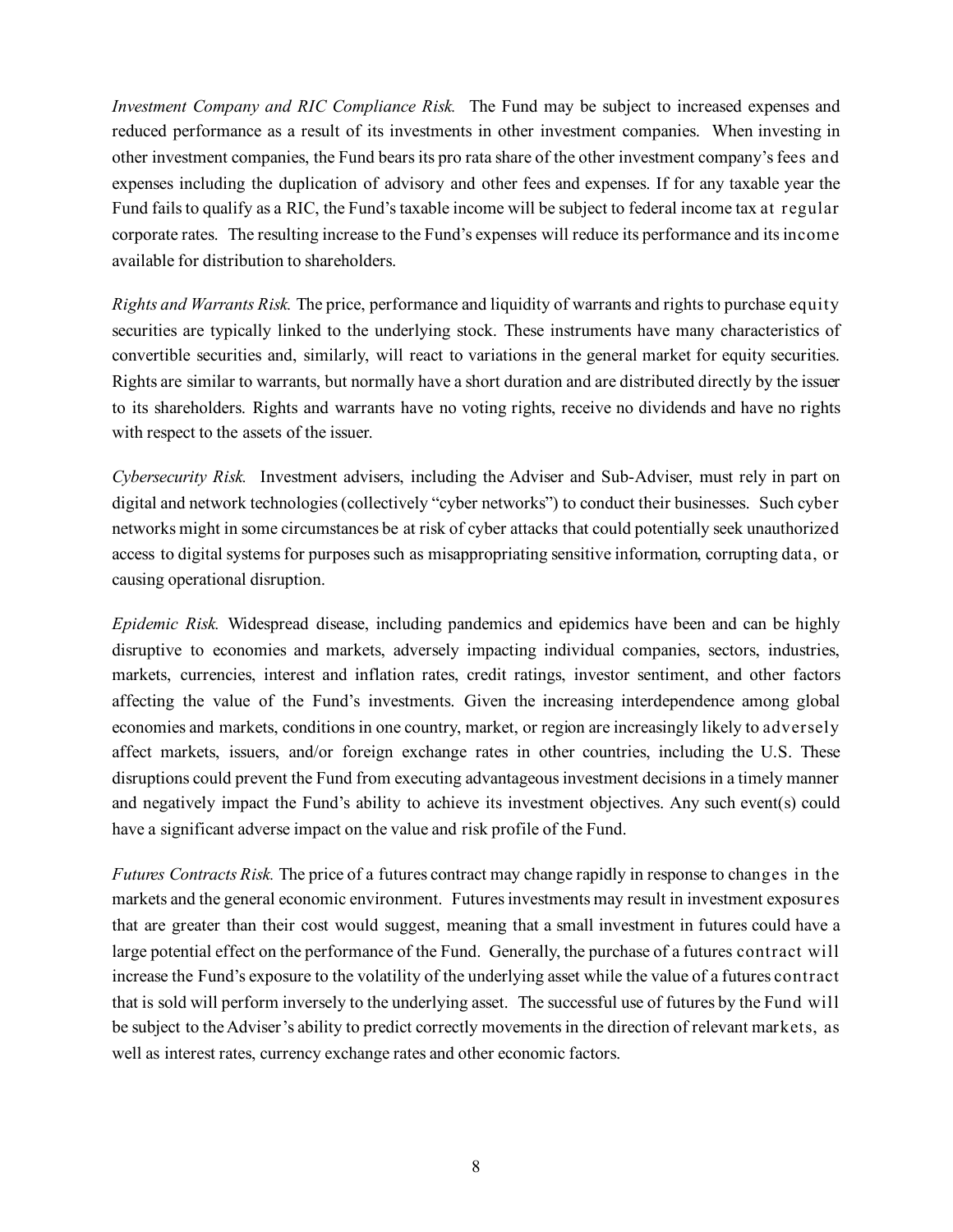*Options Risk.* Purchasing and writing put and call options are highly specialized activities and entail greater than ordinary investment risks. The Fund may not fully benefit from or may lose money on an option if changes in its value do not correspond as anticipated to changes in the value of the underlying securities. If the Fund is not able to sell an option held in its portfolio, it would have to exercise the option to realize any profit and would incur transaction costs upon the purchase or sale of the underlying securities. Ownership of options involves the payment of premiums, which may adversely affect the Fund's performance. To the extent that the Fund invests in over-the-counter options, the Fund may be exposed to counterparty risk.

*Swap Agreements Risk.* A swap is a derivative that provides leverage, allowing the Fund to obtain exposure to an underlying asset, reference rate or index in an amount that is greater than the amount the Fund has invested. By using swap agreements, the Fund is exposed to counterparty credit risk. The use of swap agreements could cause the Fund to be more volatile, resulting in larger gains or losses in response to changes in the values of the assets, reference rates or indices underlying the swap agreements than if the Fund had made direct investments in such assets, reference rates or indices.

*Newer Fund Risk.* The Fund is a newly registered mutual fund under the Investment Company Act of 1940, as amended (the "1940 Act") and has no operating history in its current form. There can be no assurance that the Fund will grow to, or maintain, an economically viable size, in which case the Board of Trustees (the "Board") of Managed Portfolio Series (the "Trust") may determine to liquidate the Fund.

# **Who Should Invest**

Before investing in the Fund, investors should consider their investment goals, time horizons and risk tolerance. The Fund may be an appropriate investment for investors who are seeking:

- An investment vehicle for accessing a portfolio of companies which are involved in the design, construction, ownership, and operation of water and water-related environmental infrastructure, as well as companies that provide the technology, equipment, and services to transport, treat and test water and advance water-related environmental protection and remediation;
- A traditional flow-through mutual fund structure with daily liquidity at NAV;
- Simplified tax reporting through a Form 1099;
- A portfolio offering a diversified geographic exposure to companies that possess a variety of project asset locations;
- A fund offering the potential for long-term total return;
- A fund that may be suitable for retirement and other tax exempt accounts;
- Potential diversification of their overall investment portfolio; and
- Professional securities selection and active management by an experienced adviser.

The Fund is designed for long-term investors and is not designed for investors who are seeking short-term gains. The Fund will take reasonable steps to identify and reject orders from market timers. See "Shareholder Information – Buying Shares" and "– Redeeming Shares" of the Fund's Statutory Prospectus.